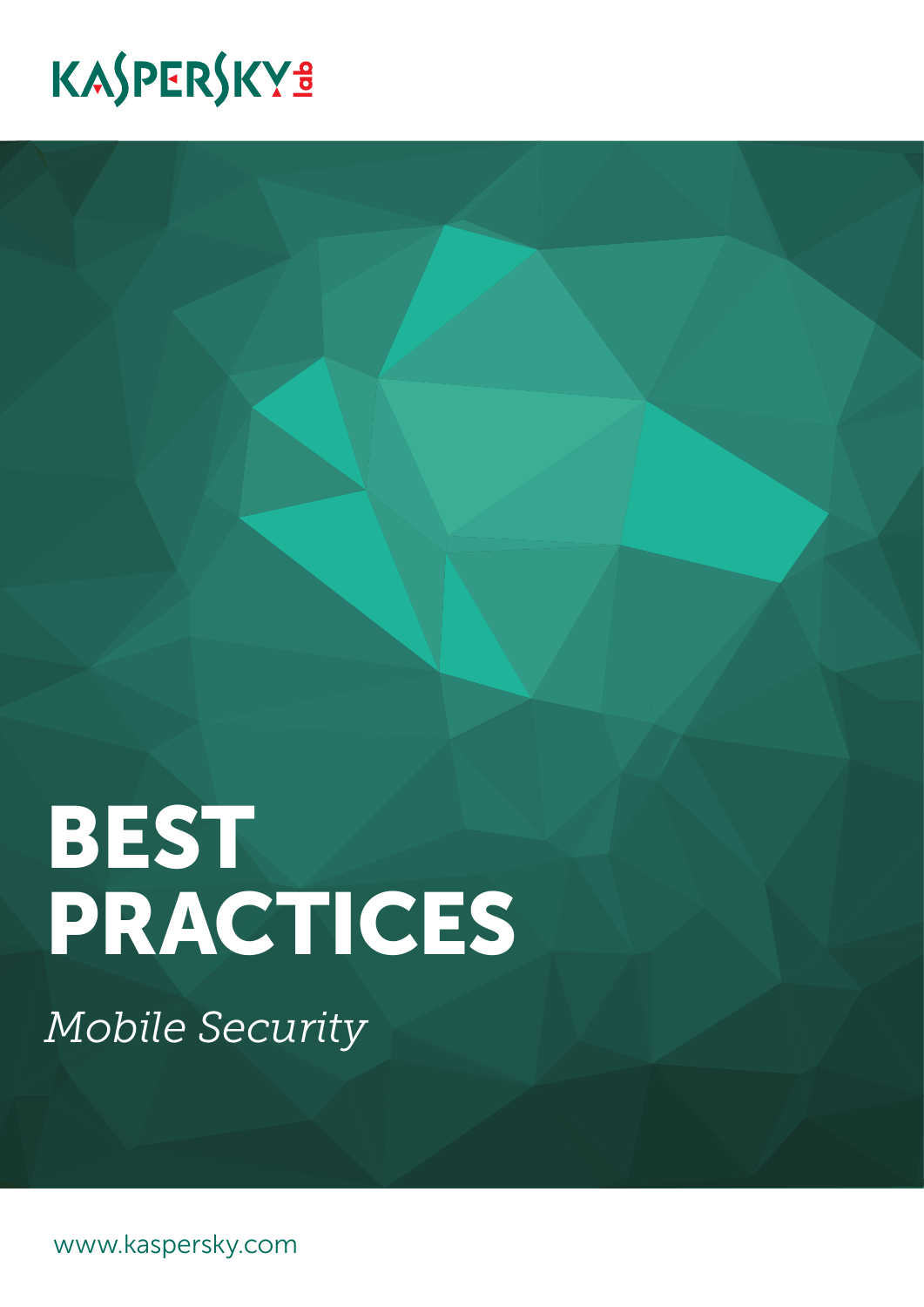# YOUR GUIDE TO MOBILE SECURITY BEST PRACTICES.

#### *Mobile threats are increasing exponentially.*

Over a 12 month period, Kaspersky Lab security products reported 3.5 million malware detections on the mobile devices of over  $1$  million users.<sup>1</sup>

Mobile devices are essential pieces of business kit. But as their capabilities grow, the associated data security risks have increased. You know that securing an increasingly mobile and geographically distributed workforce that has embraced social media and cloud-based technologies is not easy. But it is possible to say 'Yes' to the mobile technologies, including BYOD, which are so critical to improved productivity, without opening new doors to security breaches.

The very features that make smart devices so useful in the workplace also make them attractive to hackers, data thieves, malware distributors and other criminals. And that's before you've factored in the ease with which they're stolen or left behind in taxis and airport security check-in trays.

Kaspersky Lab research has found that an average of 23 per cent of organizations have experienced mobile device theft; 19 per cent have experienced data loss because of it, with 14 per cent reporting the inappropriate leaking or sharing of information via mobile devices<sup>2</sup>

With the average cost of a security breach now running at \$50k for a small-to-mediumsized business<sup>3</sup>, it's no wonder that 38 per cent of IT security professionals have made the protection of confidential data against leakages a top priority.<sup>4</sup>

#### Bring your own danger?

It's not just about malware or theft; the trend towards 'Bring Your Own Device' (BYOD) in companies of all sizes is contributing to an increasingly complex spread of smartphones and other devices across the business. As the lines between business and personal use blur, they create an IT management and control headache all of their own. When your job is to keep everyone as productive as possible and to maintain data security, mobile is something of a double-edged sword – 69 per cent of IT security professionals view mobile devices as the greatest risk to regulated, sensitive data.<sup>5</sup> And more than half of employees aged 21-31 say they would circumvent any company policy banning the use of personal devices.<sup>6</sup>

<sup>1</sup> Securelist, http://securelist.com/analysis/publications/66978/mobile-cyber-threats-a-joint-study-by-kaspersky-lab-and-interpol/ October 2014.

<sup>2</sup> Kaspersky Lab, Global IT Security Risk Report 2014. 3 Kaspersky Lab, IT Security: Fighting the Silent Threat, 2013.

<sup>4</sup> Kaspersky Lab, IT Security Risk Report, 2014.

<sup>5</sup> Ponemon Institute, Risk of Regulated Data on Mobile Devices and in the Cloud, 2013.

<sup>6</sup> Forbes, http://fortune.com/2013/10/21/employees-really-want-to-use-their-personal-devices-at-work/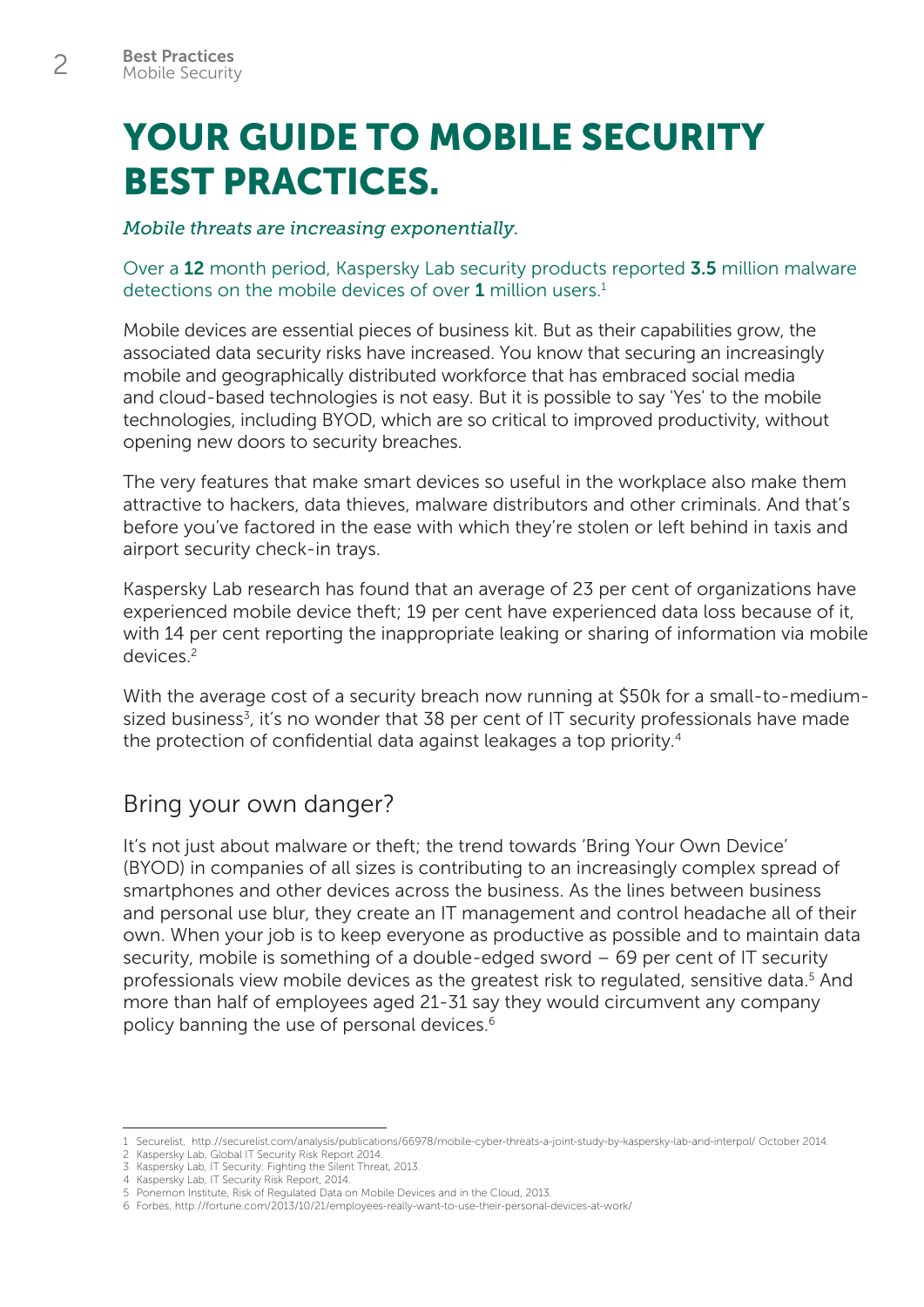How can you support BYOD without the headaches? How can you control what end users do when they're downloading apps in a hotel room in a different time zone? What happens when they leave their smartphone in the back of a taxi? Can you manage all of these eventualities easily and from one central point?

Mobile Device Management (MDM) and Mobile Application Management (MAM) can answer most of these questions…

# 1. EMBRACE MOBILE DEVICE MANAGEMENT

Mobile Device Management (MDM) enables the extension of a 'wired' security strategy and policies to all devices, wherever they happen to be. Using MDM software, you can cost-effectively automate vital management and control tasks such as device configuration, software updates and backup/restore. All while ensuring the safety of sensitive business information in the event of theft, loss or end-user abuse.

#### What to look for in an MDM solution

• Multi-platform Support

Securing and maintaining multiple devices and platforms is a challenge. An MDM solution that supports multiple platforms with a unified interface and integrated policies is not only cost-effective, it takes the pain out of managing multiple systems while enabling flexibility across current and future devices.

• The Ability to Create Strong Policies

To follow a Best Practice approach to Mobile Device Management you will need to create mobile-specific policies that clearly define, among other things:

- How the device will be deployed
- What applications are allowed to run
- Who can do what on company networks
- What procedures will be implemented in the event of device loss or theft

Your policy definitions should include some granularity and flexibility – e.g. applying different policies to different users and groups, according to their needs. Extend this granularity to the device itself – for example, preventing jail-broken or otherwise compromised devices from accessing company data, or locking them remotely – and you have a further layer of security.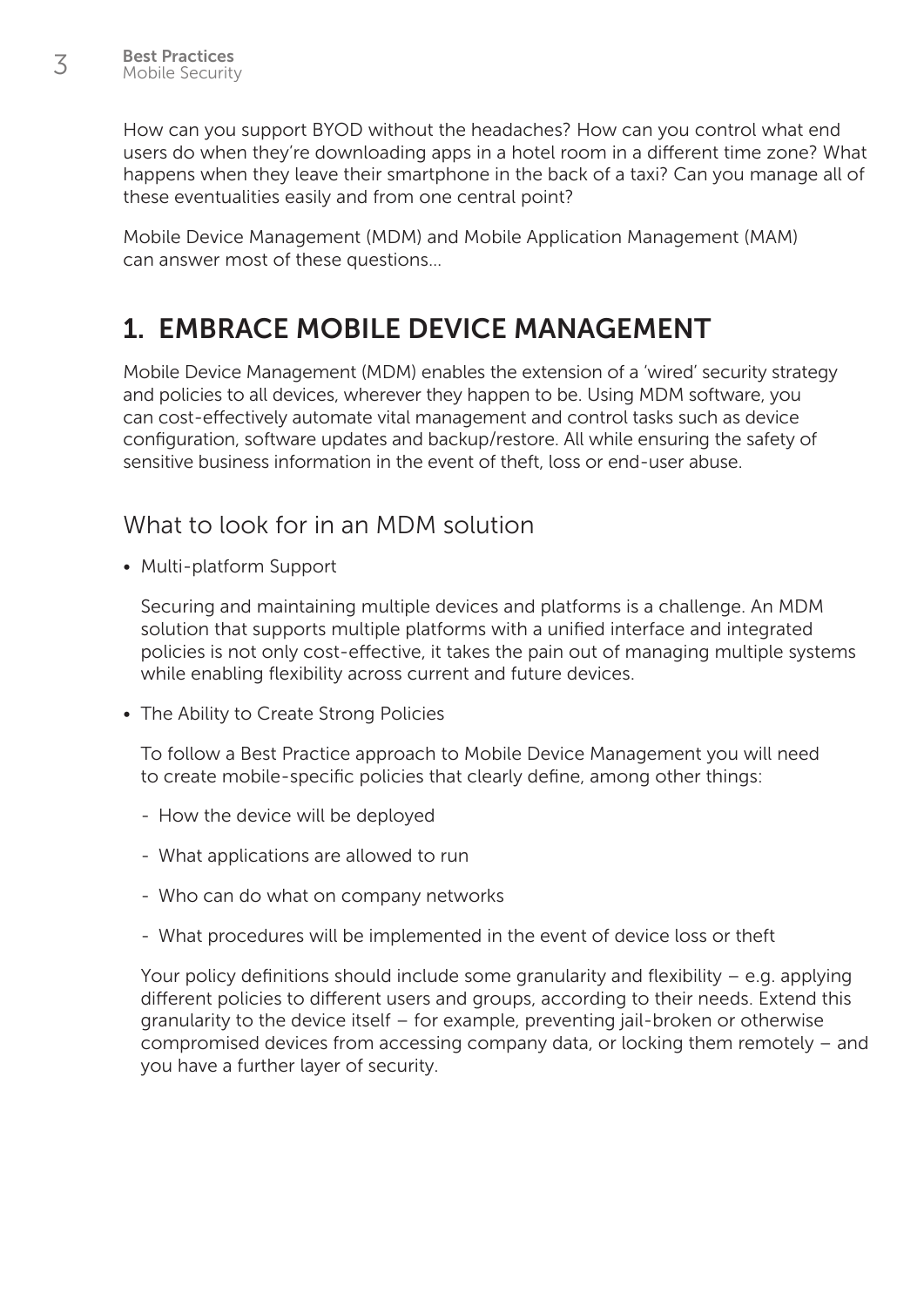## 2. MAKE FULL USE OF MOBILE APPLICATION MANAGEMENT

Mobile Application Management (MAM) is concerned with the delivery to, administration and control of applications software on end-users' smartphones and tablets. If fact, any effective Enterprise Mobility Management (EMM) solution should ideally include the management of applications and application data as well as device firmware and configuration settings, so MAM can be seen as complementary to MDM, and even as a subset.

While device loss or theft is clearly a far greater issue for smartphones and tablets than it is for their fixed workstation counterparts, applications remain a primary route for malware infection on all endpoints, including mobile devices. In addition, the deployment of apps has become central to mobile device usage, while the quality and volume of leisure and entertainment apps downloaded to an employee-owned mobile device is not within your professional control.

An MAM solution needs to separate corporate and personal data, allowing to you apply additional security policies to business applications on the device. This separation is achieved through containerization.

#### Containerization

Even the most conscientious users can inadvertently put company systems and content at risk by downloading consumer applications or accessing personal content using their device. This is where containerization comes in. It's a simple solution that separates personal and business content on the device, giving you complete control over business data and protecting it from any risks introduced by personal device usage.

Security and data protection policies can be applied to applications secured in a business 'container' on a personal or company-owned device – making it particularly useful for BYOD. Kaspersky Lab's 'selective wipe' feature means that, when an employee leaves the company, taking their own device with them, it's possible to delete the contents of the container or containers, including all sensitive, business-related data, from their phone, without affecting personal data.

Container encryption capability adds a further layer of protection to your a mobile security strategy. In line with best practices for mobile anti-theft protection, forcibly encrypted data reduces the impact of any time-delay in wiping a lost or stolen device.

By ensuring that only encrypted data can leave the container on a device, you can guard against data breaches, supporting compliance requirements around data protection. Kaspersky Lab's mobile device encryption technology can be automated; user transparency ensures compliance with security policies. It's also possible for the entire mobile device to be encrypted using Kaspersky Lab's MDM capabilities.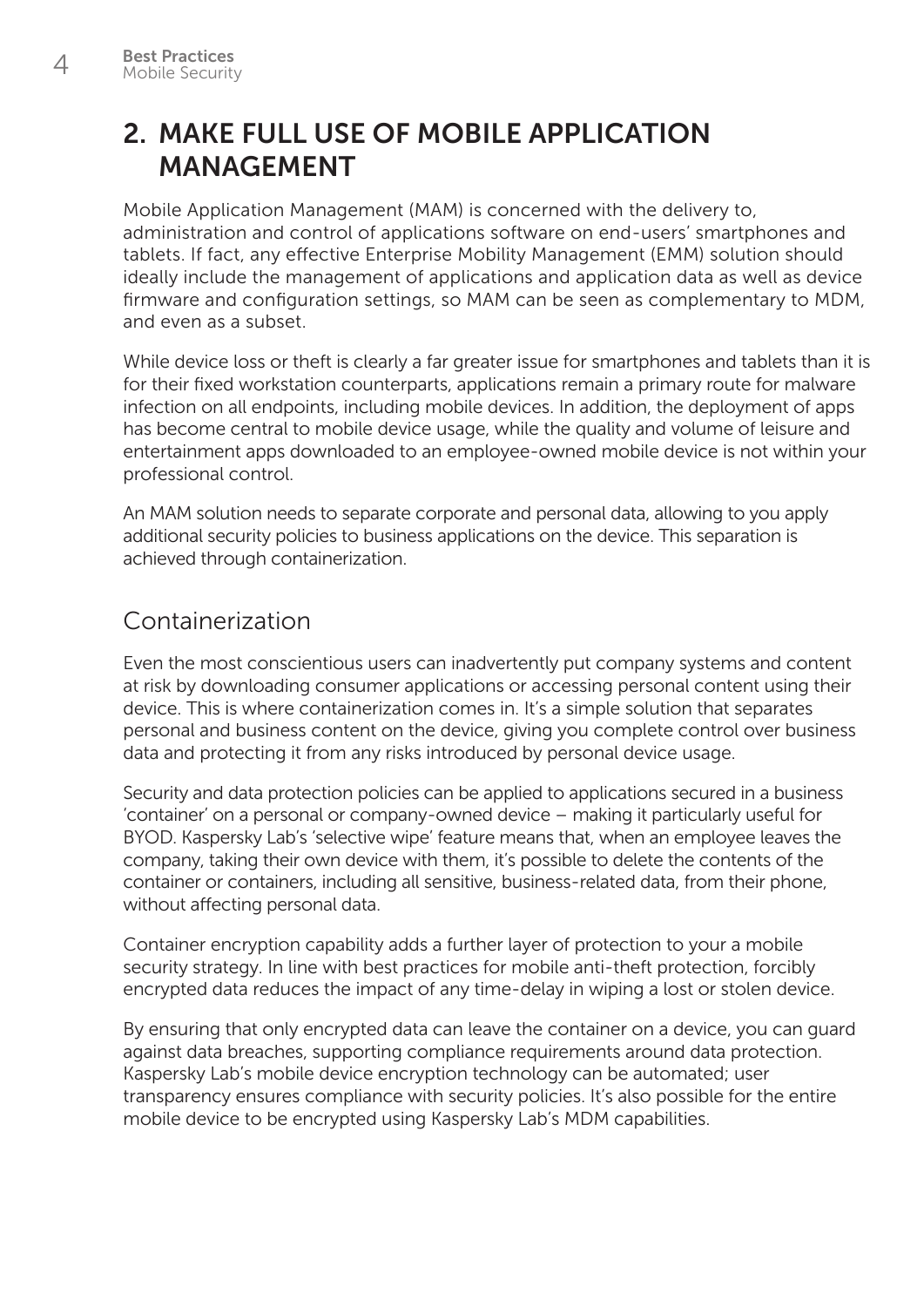### 3. ACTIVATE ANTI-THEFT AND CONTENT SECURITY

Physically locking down small, ultra-mobile devices is almost impossible – but you can lock the data on them and control what happens when devices go missing.

Kaspersky Lab's EMM solution includes anti-theft and content security features that can be enabled remotely, preventing unauthorized access to sensitive data. Among them:

- Remote lock: Prevent unauthorized access to a device; no need to wipe data.
- Device/location tracking: Use GPS coordinates to pinpoint the device location on a map – tinformation that can be sent to the device owner.
- **SIM Control**: Lock a lost/stolen phone, even if the SIM is replaced; send new number to rightful owner.
- Remote/selective wipe: Completely erase all data on any device, or just sensitive company information.
- Alarm  $\theta$  mugshot: Make mobile device thieves aware that you are aware of them  $-$  you can even instruct the stolen phone to photograph them for identification purposes.

# 4 AND EMPOWER YOUR USERS

One way of potentially reducing the time-delay in activating anti-theft security measures above is to empower users to do this for themselves. Using a self-service portal, the employee can react immediately to the loss of a device, wherever he or she is. First, an attempt can be made to find the device by locating in on the map, making a screenshot or sending the alarm signal to it. If this doesn't help, the user can block it and wipe the corporate profile or entirely remove all the data from the lost smartphone or tablet.

By encouraging employees to take responsibility for activating anti-theft controls themselves, the natural tendency to delay a little longer in the hope that the device may turn up, rather than immediately 'owning up' to you and your team, is counteracted. This makes for faster activation times and improved security, as well as creating one less headache for you.

Kaspersky Lab's self service portal, incidentally, also allows users to register their devices onto the corporate network, relieving you of yet another administrative task.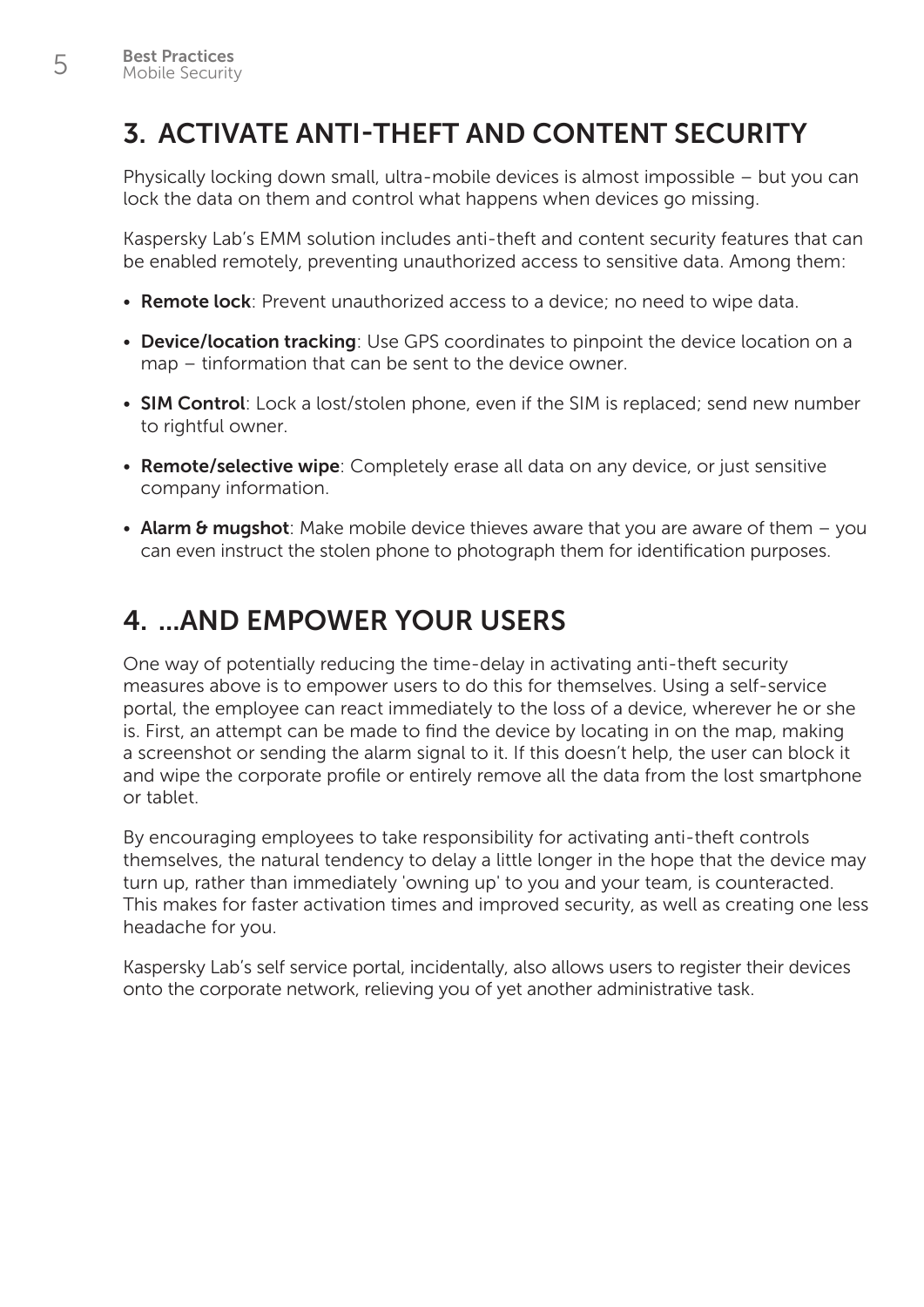# 5. FIGHT MOBILE ANTI-MALWARE

Devices are at risk from attack even when they're not lost or stolen. It's surprising how many businesses insist on having anti-malware and anti-spam protection for their fixed networks, but do little to enforce the same strategy on their mobile devices.

It is worth noting that many MDM solutions offer essentially reactive protection via containerization – Kaspersky Lab's mobile security technologies include a robust antimalware, anti-spam and anti-phishing engine supported by cloud-assisted technologies to detect and block attacks in real time, before reaching the device, rather than relying entirely on the container to form a protective barrier.

On-demand and scheduled scans also help ensure maximum protection – automatic, over-the-air scans and updates are essential capabilities of any effective MDM strategy.

# **6. CHOOSE CENTRALIZED MANAGEMENT**

Thirty-four per cent of SMBs have integrated mobile devices into their IT systems in the past year – a rate almost identical with larger businesses.<sup>7</sup> Kaspersky Lab's technologies allow you to manage the security of mobile devices from the same console you already use for network and endpoint security. This spares you the additional work and frustrations associated with separate solutions and the multiple, often incompatible control consoles that come with them.

Larger organizations with highly structured IT departments may also want to ensure that any control center is capable of supporting Role Based Access Control (RBAC), so that administrative responsibility for mobile devices or for applications control, for example, can be allocated to a specific individual within the team.

# 7. MAKE EFFICIENCY SAVINGS THROUGH AUTOMATION

By simplifying and automating the secure configuration of multiple devices, you not only reduce the burden on IT, you also support better mobile security practices. Many tasks falling to the mobile security administrator, such Windows or PKI based Certification, can be automated securely and effectively. Larger organizations may opt for further simplification through the use of technologies like Kerberos Key Distribution Center.

Management through a web portal has clear advantages if you are on the move, while a self-service user portal, as we have seen, empowers the user to take a level of personal responsibility.

Once your policies and ground rules are in place, centralized deployment can be achieved through a single click, whether you're managing 10 devices or 1000.

<sup>7</sup> Kaspersky Lab, IT Security Risks Report 2014.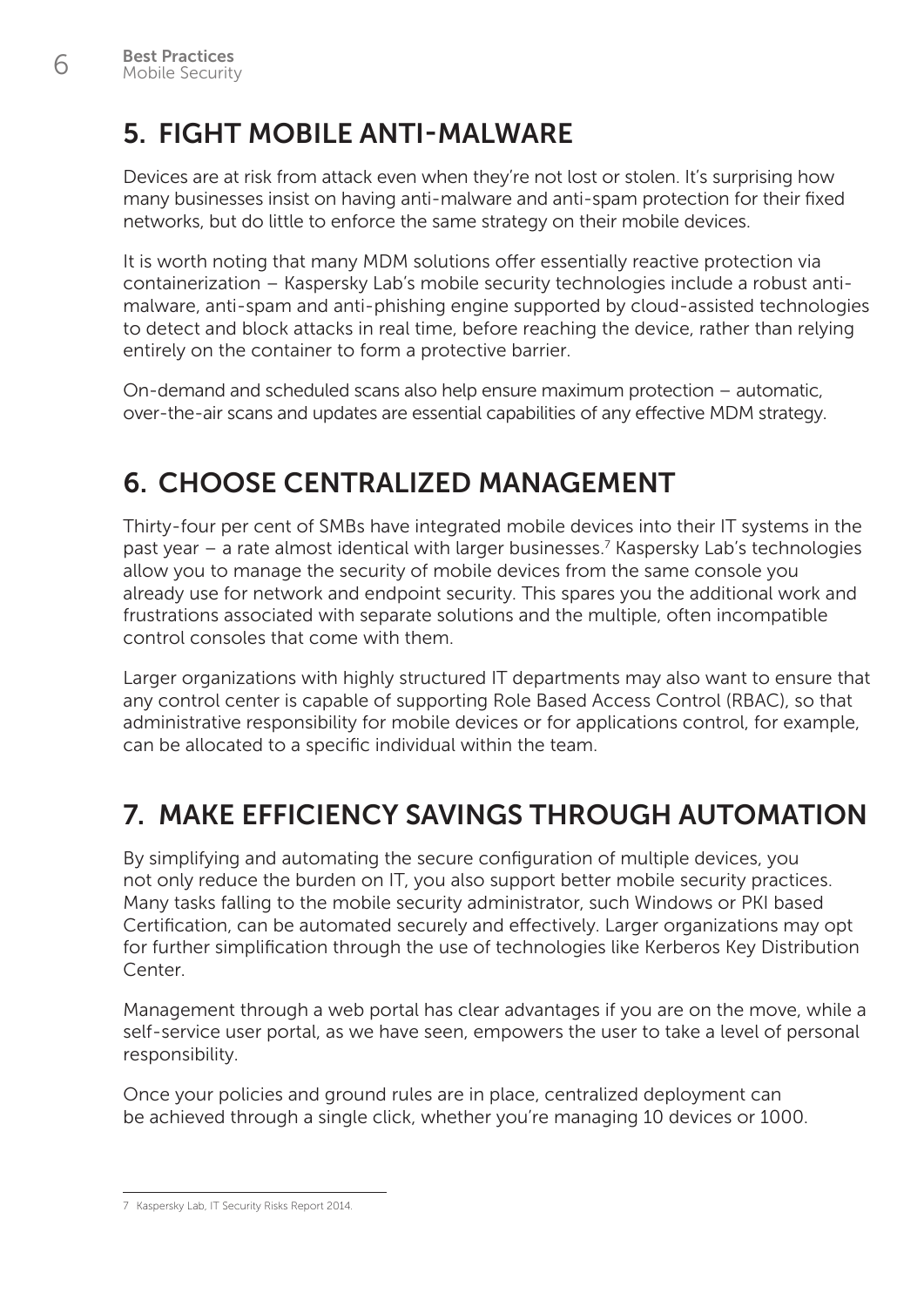# FINALLY....

Deploying, managing and securing a mobile IT environment doesn't have to be complicated or expensive. Kaspersky Lab's Enterprise Mobility Management solution makes it painless and straightforward for you configure the security of mobile devices painless and straightforward; a mobile agent installed on devices will provide all the protection you need against current threats. All mobile devices are configured with IT-sanctioned settings, completely securing them in the event of loss, theft or user abuse.

When it comes to mobile device security and data breach protection, size doesn't matter – regardless of how many users and devices you're managing, if you don't control them properly they'll soon become a drain on resources – not to mention a security breach risk.

What if you didn't have to trade security and data breach protection for mobility, productivity and simplicity? Kaspersky Lab's mobile device management and enhanced mobile security technologies mean that you don't.